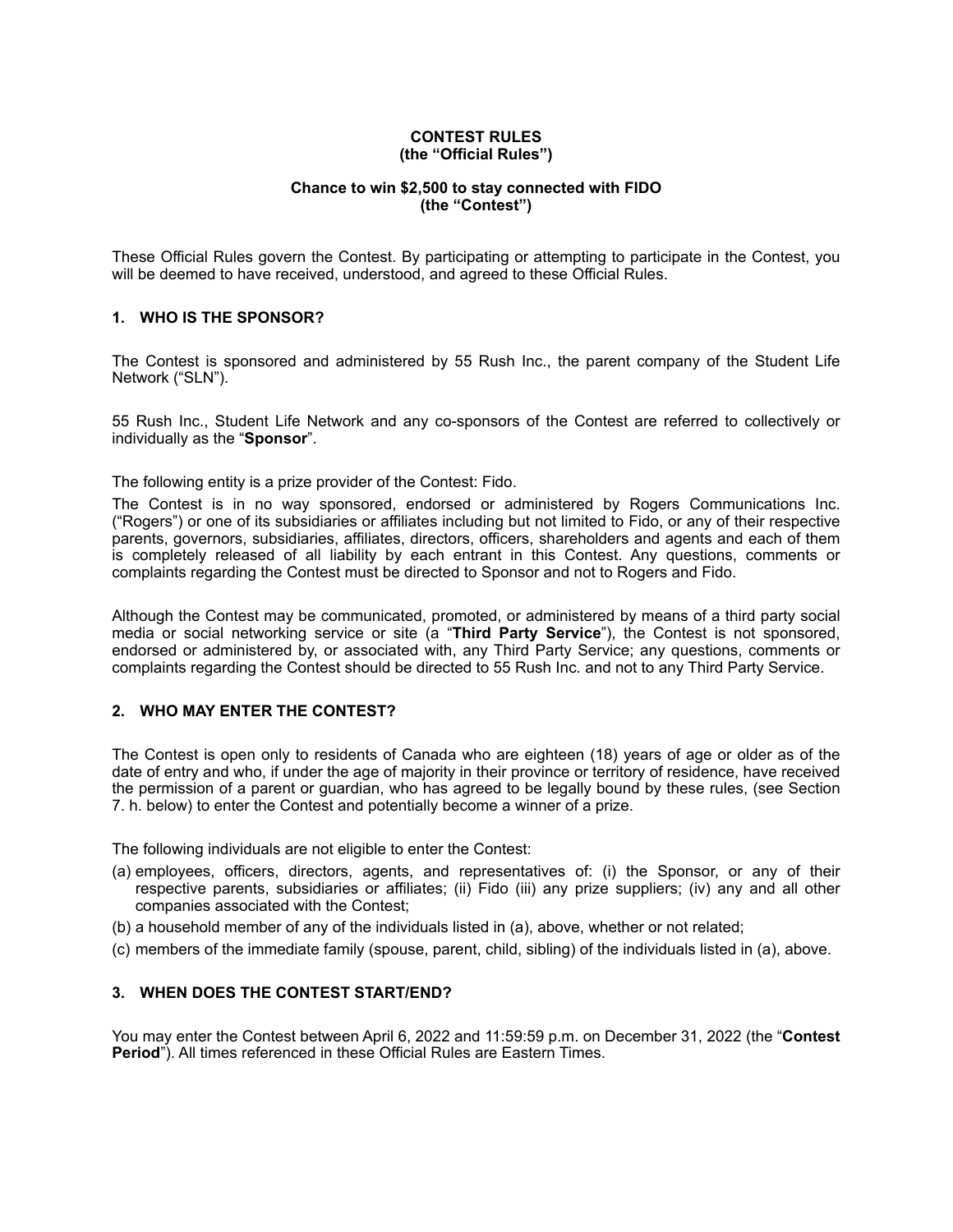# **4. HOW DO I ENTER THE CONTEST?**

To enter, the contestant must complete either the Online Entry and Registration OR the Mail in Entry.

**Online Entry and Registration:** To enter the Contest for a chance to win the Prize online, the contestant must:

- (a) Visit the Contest website at<https://forms.yconic.com/s/Fido-Scholarship/tt-8d8f19>;
- (b) Complete the Contest Entry Form (the "**CE Form**"). To Complete the CE Form Contestants must agree to allow SLN to share their registration details with Fido, answer three (3) questions about their wireless service and preferences, and click enter to agree to the contest rules. The contestant will then obtain ten entries into the Contest for a chance to win the Prize and will be registered with the Contest.

Incomplete CE Forms or CE Forms completed by SLN Accounts containing false information may be deemed invalid and may be disqualified at the Sponsor's sole discretion. Only fully completed CE Forms with valid information received by the Sponsor's servers during the Contest Period will be accepted for online entry into this Contest.

**Mail In Entry – No Purchase Necessary:** If a contestant does not wish to enter online or does not wish to create a SLN Account or agree to have their details shared with Fido and/or any affiliate companies, the contestant may: print his/her first name, last name, email address, telephone number, complete mailing address (including postal code) and signature on a plain white piece of paper (no larger than 8.5 by 11 inches) and mail it (in an envelope with sufficient postage), to the Sponsor, at: Contest Administrator, Student Life Network, 301-312 Adelaide St. W., Toronto, ON, M5V 1R2, Attn: Chance to win \$2,500 to stay connected with FIDO. Upon receipt and verification of a contestant's complete entry request in accordance with these Rules, the contestant will receive ten entries into the Contest. Mail-in entries must be postmarked within the Entry Period and be received prior to the random prize draw date (outlined below) to be valid. Limit of one (1) entry per postage-stamped envelope per person.

# **5. HOW MANY TIMES MAY I ENTER THE CONTEST?**

**Multiple Registration Not Permitted:** Contestants can only use either the Contest Website (or its iframe) or the Mail-In Entry option to register for the Contest one (1) time in total. If it is discovered that a contestant has attempted to: (i) register more than one (1) time or (ii) use (or attempt to use) multiple names, email addresses or identities to enter, or otherwise participate in, the Contest, then (in the sole and absolute discretion of the Sponsor) he/she may be disqualified from participating in the Contest and all of his/her entries may be disqualified. Use (or attempted use) of multiple identities, mail-in envelopes, email addresses and/or any automated system to register for or otherwise participate in this Contest is prohibited and is grounds for disqualification. One Registration Per Person: For greater certainty, no contestant may enter the Contest more than once regardless of the method of participation.

# **6. COULD MY ENTRY BE REFUSED OR REJECTED?**

Your entry could be refused or rejected if:

- (a) you attempt to enter the Contest in a fashion not authorized by these Official Rules;
- (b) your entry contains false or misleading information, or is late, falsified, illegible, damaged or incomplete or otherwise irregular;
- (c) your entry is submitted using robotic, automated, programmed, or other illicit means; or
- (d) your entry is not in compliance with these Official Rules.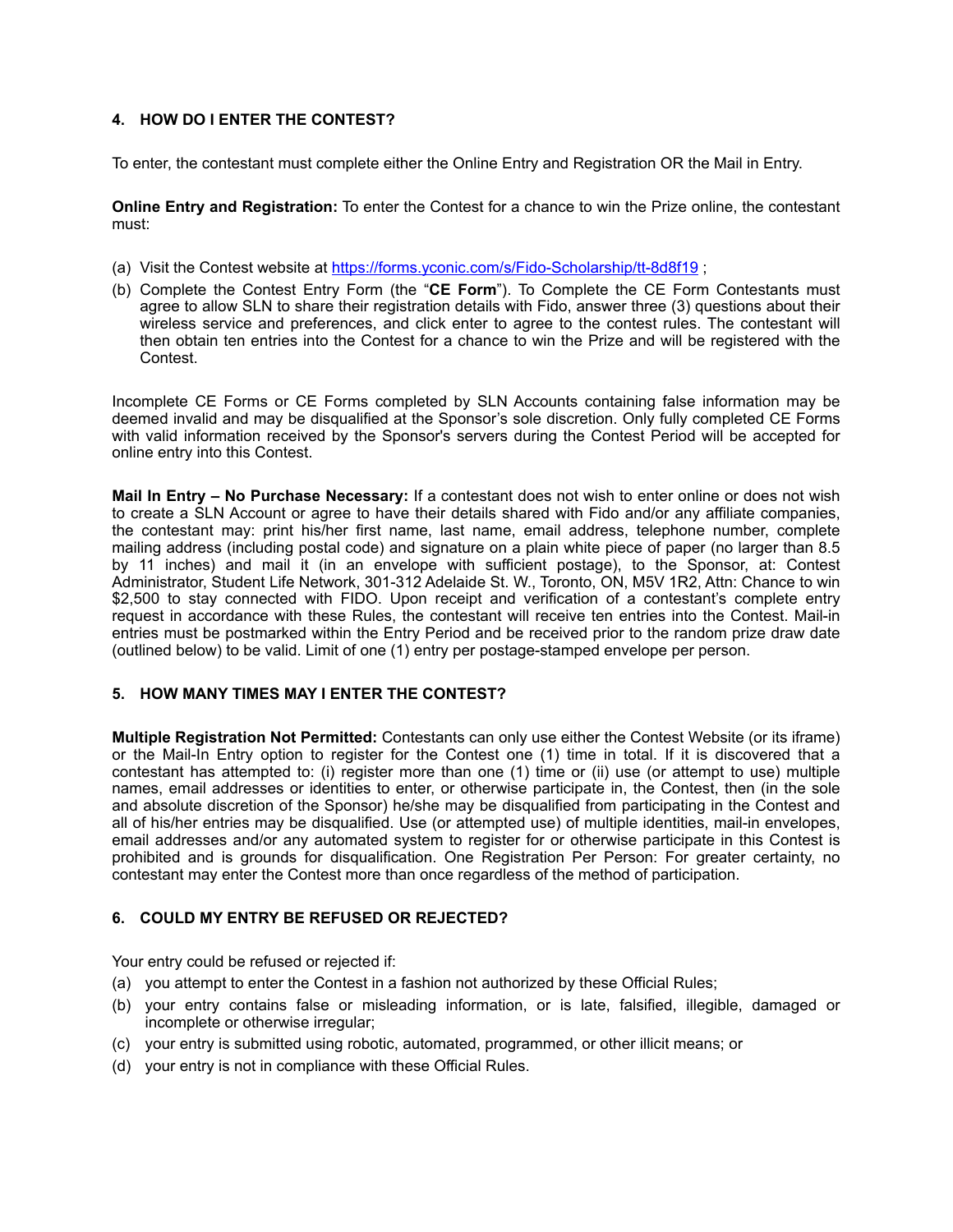In addition, the Sponsor reserves the right to refuse any entry for any other reason as they may determine.

# **7. WHAT ARE THE CONDITIONS OF ENTRY?**

By entering the Contest:

- (a) you agree to be bound by these Official Rules and by the decisions of the Sponsor, which decisions are final, binding and conclusive;
- (b) you represent and warrant that (i) your entry, including any material comprising your entry (e.g. name, user name, profile picture, etc., as applicable) and any material submitted with your entry (e.g. photograph, video, written submission, or other form of submission, as applicable) (all such material, collectively, the "**Entry Material**") is original to you, (ii) you have all necessary rights in and to your Entry Material to enter the Contest, including the consent of any third parties whose personal information is included in your Entry Material, and (iii) your Entry Material does not contain, depict, include or involve content that is, or could reasonably be considered to be, inappropriate, unsuitable or offensive, as determined by the Sponsor;
- (c) you understand and agree that your entry, including your Entry Material, will not be returned to you and may be moderated or edited by 55 Rush Inc. as it deems appropriate;
- (d) you grant to the Sponsor the irrevocable right to use your Entry Material in any media worldwide and for any purpose related to the Contest (or any similar contest), including the right to use, reproduce, modify, adapt, translate, or create derivative works from your Entry Material without notification, compensation or additional consideration to you;
- (e) you waive all claims of moral rights in any use of your Entry Material by 55 Rush Inc. pursuant to the rights granted in these Official Rules;
- (f) you agree that the Sponsor shall have the right at any time to require proof of identity or eligibility to enter the Contest; failure to provide any such proof upon request may result in disqualification;
- (g) you release and forever discharge the Sponsor, their respective parents, affiliates, and subsidiaries, any other companies associated with the Contest, and all of their respective directors, officers, employees, agents, representatives, licensees, successors and assigns, as well as any Third Party Services, (collectively, the "**Releasees**"), and agree to indemnify and hold harmless each of the Releasees, from and against any and all claims, damages or liability, including any costs or losses related to personal injury, death, damage to or loss or destruction of property, arising out of, or in any way related to, (i) your participation in the Contest, (ii) the awarding, receipt, possession, use or misuse of any prize, in whole or in part, or any travel or activity related to any prize, (iii) the use of any Entry Material or Publicity Material (defined below) in accordance with the rights granted in these Official Rules, or (iv) any breach of these Official Rules.
- (h) you agree where the selected contestant is under the age of majority in his/her province or territory of residence, as a pre-condition to the selected contestant being declared the winner and receiving the prize, the parent or legal guardian of the selected contestant must consent in writing to the selected contestant being declared a winner and receiving a prize and must also sign and return to the Contest Sponsor the Contest Sponsor's form(s) of Declaration and Release documentation (see Section 11.d. below).

### **8. WHAT ARE THE CONTEST PRIZES?**

There are a total of one (1) prize to win in the Contest, consisting of a cheque in the amount of \$2,500 CAD made payable to the winner.

### **9. ARE THERE ANY PRIZE CONDITIONS?**

In addition to any prize conditions provided elsewhere in these Official Rules, any prize awarded in the Contest is subject to the following conditions: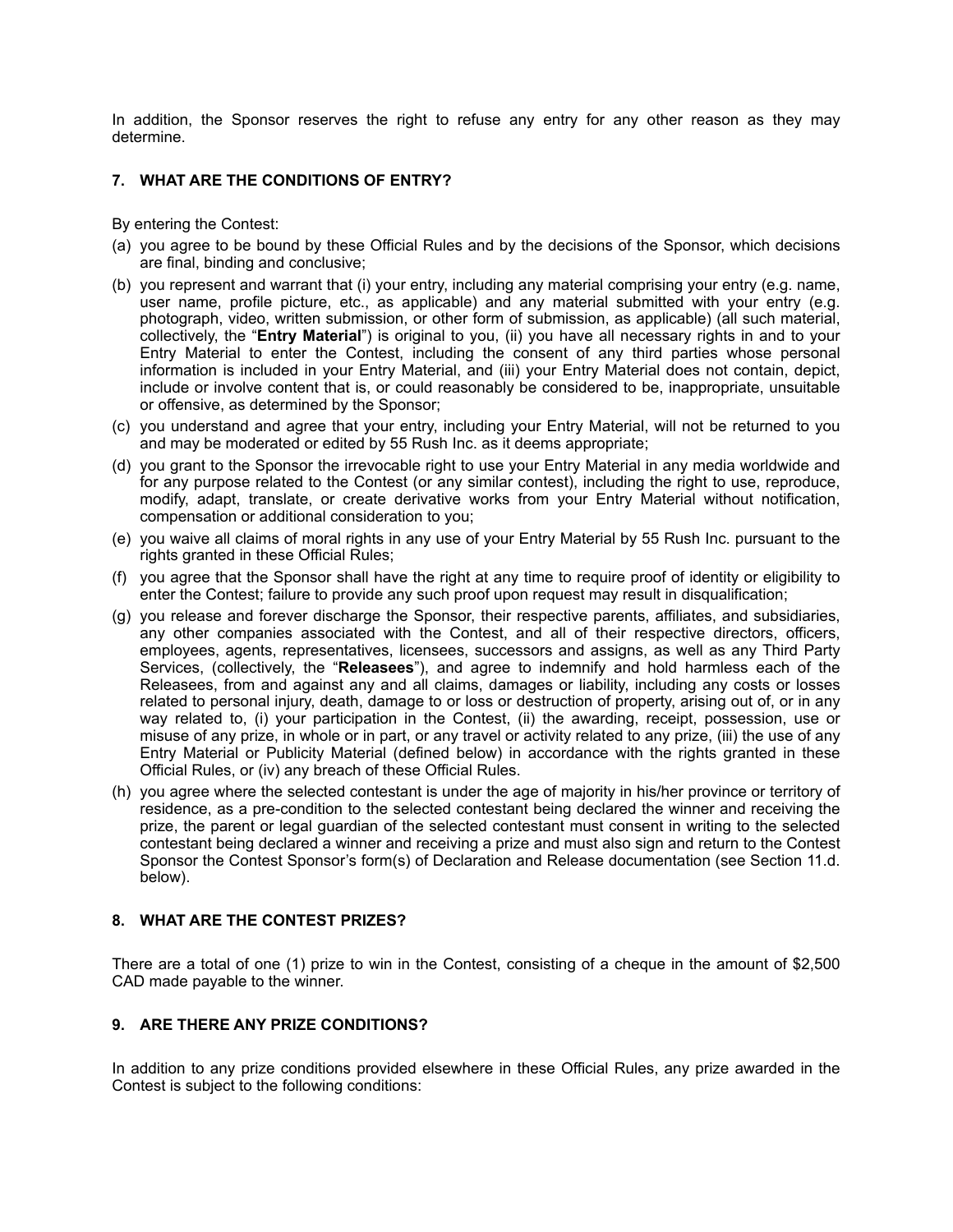- **(a)** The prize may be substituted, in whole or in part, with a prize or prize component of equal or greater value if the prize or prize component cannot be awarded for any reason.
- **(b)** The prize must be accepted as awarded and may not be transferred, unless otherwise determined by the Sponsor. The prize may not be exactly as advertised. The prize is provided "as is" without representation or warranty of any kind by the Sponsor.
- **(c)** The prize may not be resold.
- **(a)** Any unused portion of the prize, once awarded, will be deemed forfeited. The prize will not be replaced if lost, destroyed, mutilated or stolen.
- **(b)** Any unused portion of the prize, once awarded, will be deemed forfeited. The prize will not be replaced if lost, destroyed, mutilated or stolen. .

## **10. HOW WILL THE POTENTIAL WINNER(S) BE SELECTED?**

On or about January 4, 2023 at approximately 4:00 PM in the city of Toronto, in the province of Ontario, at the offices of the Sponsor (301-312 Adelaide St. W., Toronto, ON, M5V1R2), one (1) entry will be randomly selected from all eligible entries received by the Sponsor during the Contest Period for any Canada's Luckiest Student 10 Contest.

**Contacting Selected Contestant:** The winner will be notified via email within two (2) days following the winner selection. The Sponsor shall have no liability for the winner's failure to receive notices due to winners' spam, "other" inbox or other security settings or for winners' provision of incorrect or otherwise non-functioning contact information. If the selected winner cannot be contacted, is ineligible, fails to claim the prize within five (5) days from the time award notification was sent, does not correctly answer the mathematical skill testing question in the manner prescribed, or fails to timely return a completed and executed declaration and releases as required then he/she may be disqualified (and will forfeit all rights to the Prize) and the Sponsor reserves the right, in its sole and absolute discretion, to select an alternate selected contestant from among the remaining eligible entries (in which case the foregoing provisions of this section shall apply to such new selected contestant).

### **11. HOW CAN A POTENTIAL WINNER BECOME A WINNER?**

To be declared a winner, a potential winner:

- (a) must correctly answer, without assistance, a time-limited, mathematical skill-testing question to be administered by the Sponsor;
- (b) must be in compliance with these Official Rules;
- (c) must sign and return, within any designated time period, a digital release of liability and consent to publicity form in digital format and provide any other documentation as reasonably required; or, if the potential winner is a minor, must have his or her parent or legal guardian sign and return, within a specified time period, such documentation;
- (d) may be required to provide proof of identification to confirm eligibility or to claim a prize, or provide proof that he or she is the authorized account holder of any account associated with the selected entry.

## **12. WHAT ARE THE ODDS OF WINNING A PRIZE?**

The odds of winning depend on the number of eligible entries received.

### **13. HOW DO I CLAIM A PRIZE?**

Once a potential winner is confirmed as a winner, prize distribution will be promptly coordinated.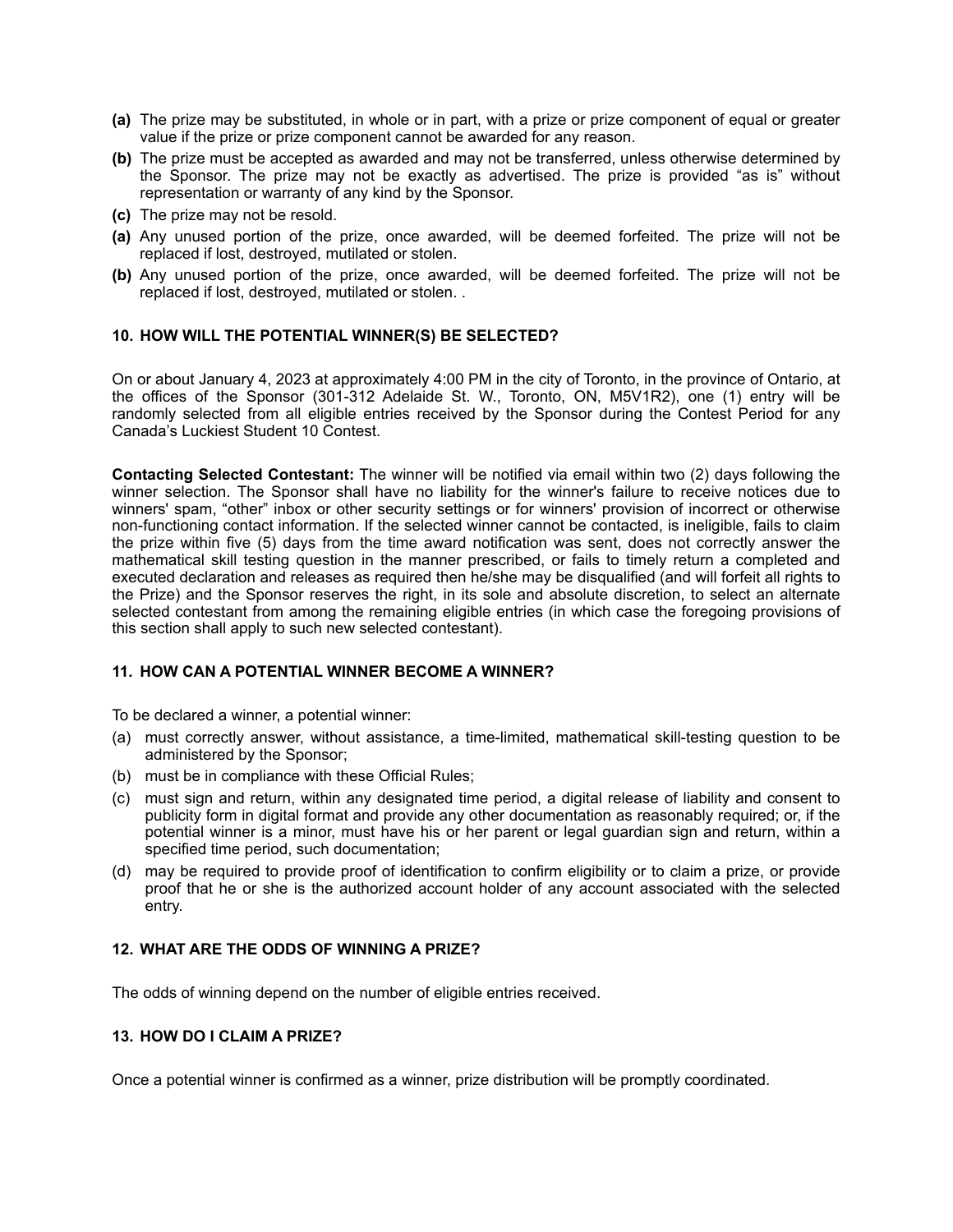Except as otherwise indicated by the Sponsor, a winner must personally take delivery of the prize as instructed within seven (7) days of being notified that such prize is available or within such other time period as may reasonably be advised.

If a winner fails to take delivery of the prize as instructed, the prize will be deemed forfeited.

# **14. WILL I APPEAR IN ANY PUBLICITY IF I AM A WINNER?**

If you are a winner, the Sponsor may require you to appear in publicity related to the Contest or to any similar contest.

By accepting a prize:

- (a) you grant to the Sponsor the irrevocable right to record, photograph or otherwise capture or document you, your likeness, your voice, or any statements you make regarding the Contest or the prize, by any available means;
- (b) you agree that any such captured material, together with your biographical information, such as name or place of residence, or your Entry Material (collectively, all such materials, the "**Publicity Material**") may be used by the Sponsor or their licensees, successors, or assigns (collectively, the "**Publicity Parties**") in any media, whether now known or later devised, worldwide and in perpetuity, for advertising or promotional purposes related to the Contest or any similar contest. Any such use of the Publicity Material may include the reproduction, modification, adaptation, translation or creation of derivative works from your Entry Material;
- (c) you acknowledge that the Publicity Parties shall not be required to compensate you, notify you, or request your permission in connection with their use of any Publicity Material, unless otherwise prohibited by law; and
- (d) you waive any rights that you may have or that may otherwise exist in connection with any use of the Publicity Material by any of the Publicity Parties, including any moral rights in any such Publicity Material.

### 15. **HOW WILL MY PERSONAL INFORMATION BE COLLECTED, USED AND DISCLOSED?**

By entering the Contest, you consent to the Sponsor's collection, use and disclosure of your personal information in accordance with the Privacy Policy, available at [https://accounts.studentlifenetwork.com/](https://accounts.studentlifenetwork.com/privacy) [privacy](https://accounts.studentlifenetwork.com/privacy) (the "SLN Privacy Policy"), for purposes of administering the Contest as described in these Official Rules.

Over the course of participating in the Contest, you may be given the option to receive commercial emails or other communications of a commercial nature (collectively, "**Commercial Communications**") from the Sponsor or other parties. Should you elect to receive Commercial Communications from Student Life Network, your personal information will be used by the Student Life Network to that end, in accordance with the SLN Privacy Policy.

Your personal information may be disclosed to a third party in the following circumstances:

- (a) in accordance with these Official Rules, or with your consent, or as otherwise permitted or required by law.
- (b) if you elect to receive Commercial Communications from a party other than the Student Life Network, SLN will disclose your personal information to that other party for that purpose;
- (c) if you are a potential prize winner, The Student Life Network may disclose your personal information to any prize supplier for purposes of prize fulfillment; and
- (d) if you have been asked to sign and return a release of liability and consent to publicity form or other documentation in accordance with the terms of these Official Rules, The Student Life Network may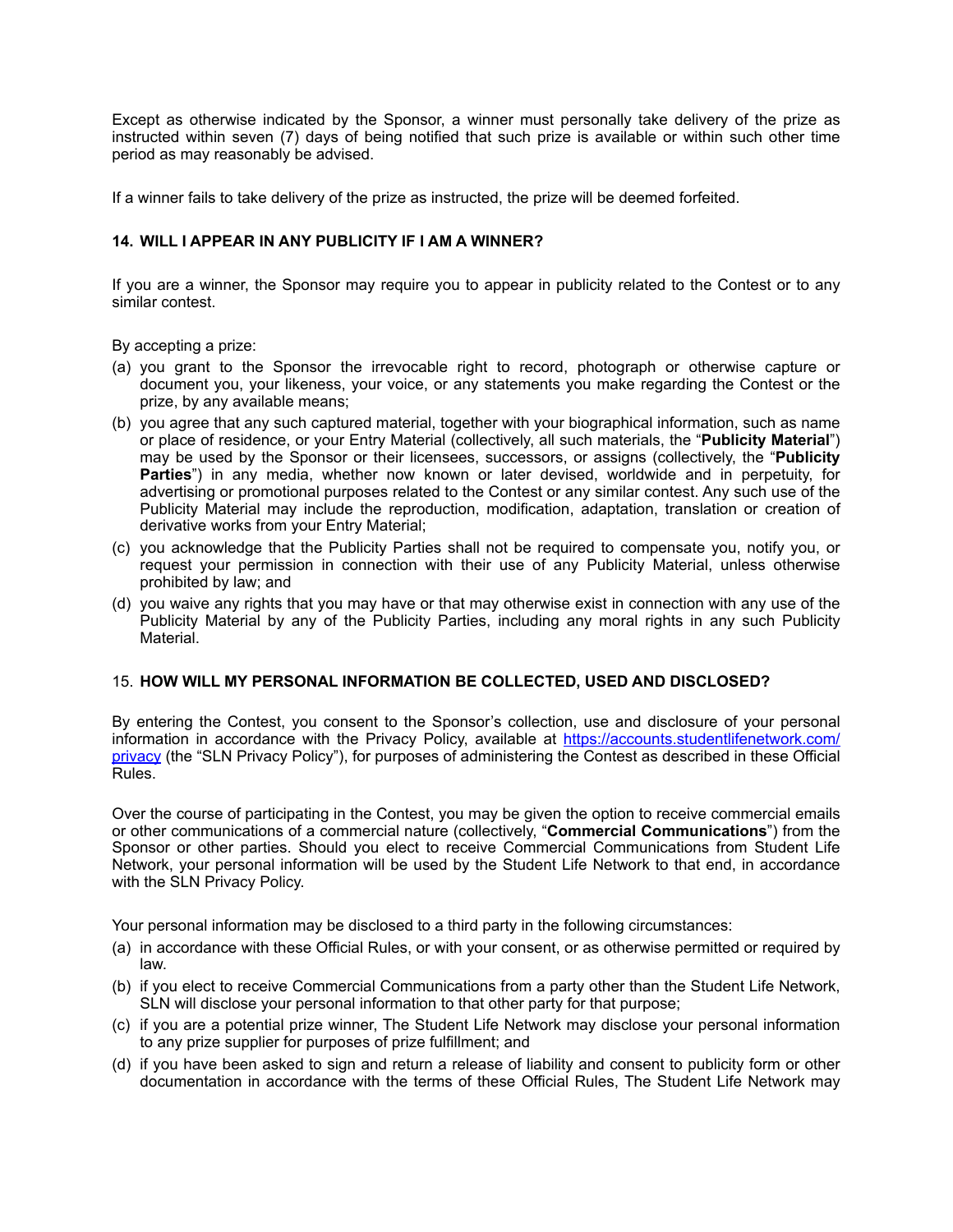disclose your personal information to any interested party, such as an entity who is released from liability.

The Student Life Network's disclosure of your personal information to another party will cause your personal information to be subject to that party's privacy policy and practices.

# 16. **HOW DO THE RELEASEES LIMIT THEIR LIABILITY?**

The Releasees assume no liability for the following:

- (a) stolen, late, incomplete, illegible, inaccurate, misdirected, lost, misrouted, scrambled, damaged, delayed, undelivered, mutilated, jumbled, or garbled entries, transmissions, email, mail, or other communications;
- (b) any error, omission, interruption, defect or delay in transmission, processing, or communication;
- (c) failures or malfunctions of, or difficulties with, computer hardware or software, telephones, telephone lines, telephone systems, or network, cable, satellite, server, or website connections;
- (d) printing, typographical, or other errors appearing within these Official Rules, in any Contest-related advertisements, or in Contest-related materials;
- (e) incorrect or inaccurate information, including where caused by website users, tampering, hacking, or by any equipment or programming associated or used in connection with the Contest;
- (f) injury or damage to any computer or other device resulting from or otherwise related to participation in the Contest, the use of any website, or the downloading or accessing of any materials;
- (g) anyone being incorrectly or mistakenly identified as a winner or potential winner; or
- (h) any other errors, problems or difficulties of any kind, whether human, mechanical, electronic, or otherwise, relating in any way to the Contest, including those errors, problems or difficulties that may relate to the administration of the Contest, the processing of entries, the advertising of the Contest, the announcement of any prize or prize winner, or the cancellation or postponement of any event.

### **17. WHAT LAWS APPLY TO THE CONTEST?**

The laws of the province or territory in which you reside apply to the Contest.

Any attempt to undermine the legitimate operation of the Contest may be a violation of criminal or civil laws. Should any such attempt be made, the Sponsor reserves the right to seek remedies and damages to the fullest extent permitted by law.

# **18. CAN THE SPONSOR CANCEL OR AMEND THE CONTEST?**

The Sponsor may cancel, modify, or suspend the Contest or amend these Official Rules for any reason whatsoever, subject to prior approval by the Régie des alcools, des courses et des jeux, if legally required. For example, if for any reason the Contest is not capable of running as originally planned, the Sponsor may adjust any of the dates, timeframes or other Contest mechanics, or suspend or cancel the Contest.

You may not amend these Official Rules in any way.

# **19. WOULD THE SPONSOR EVER DISQUALIFY OR BAN SOMEONE FROM A CONTEST?**

The Sponsor may disqualify without notice or ban someone from the Contest or any future contest for any other reason, including if the Sponsor finds that a person has:

(a) resold or attempted to resell a prize, in whole or in part;